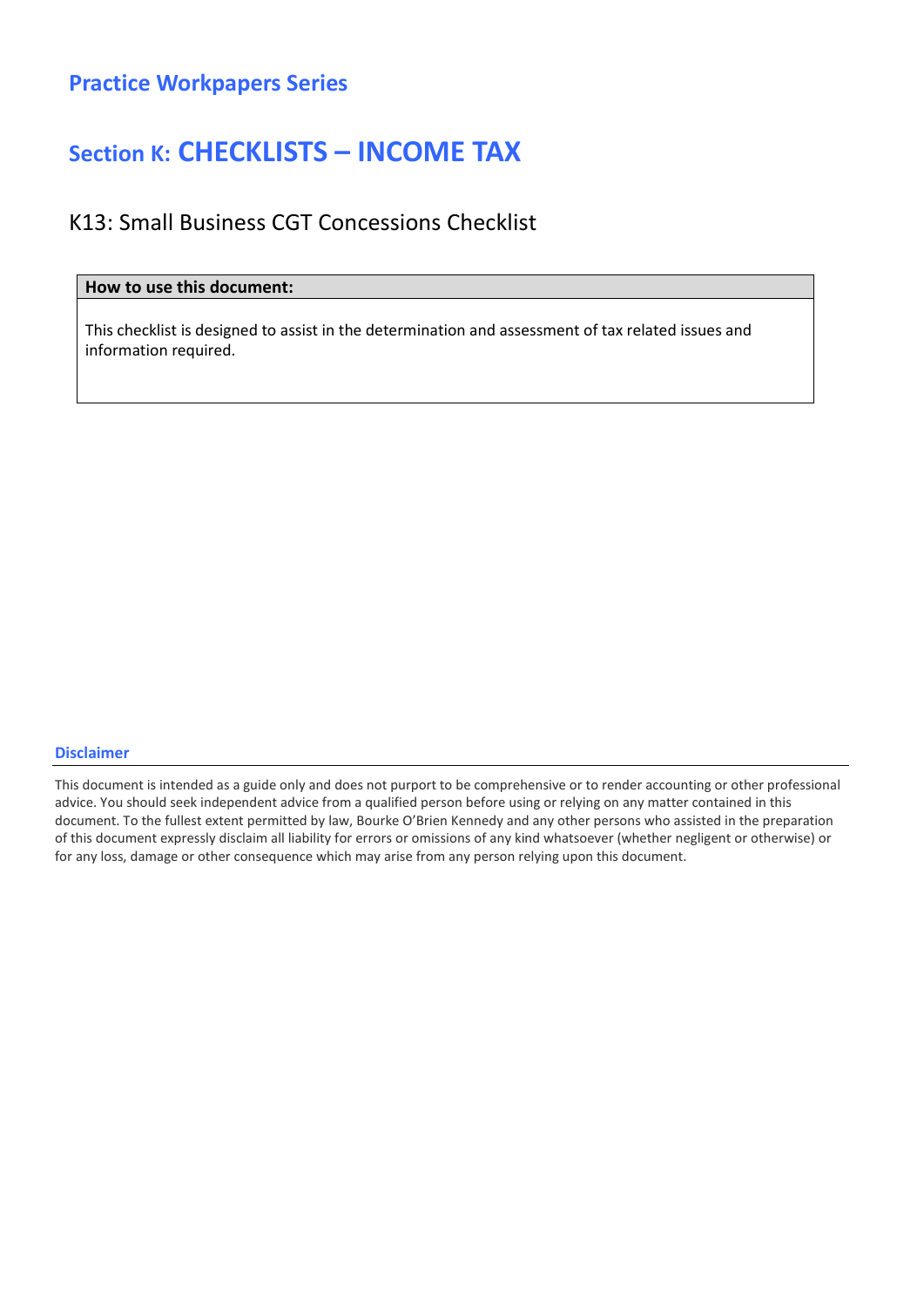

## **SMALL BUSINESS CGT CONCESSIONS CHECKLIST**

Name of Client: Tax File Number: Australian Business Number (ABN):

Note: Only complete this checklist if you are classified as a Small Business Entity ("SBE") and your business disposed of any asset during the year.

:

Where applicable, please provide for all assets original cost details, including incidental and subsequent costs including improvements, and details of proceeds on disposal, including incidental costs of disposal. Also indicate date of acquisition and the date of disposal?

| <b>General</b>                                                                                                                                                                                                 | Y | N | N/A |
|----------------------------------------------------------------------------------------------------------------------------------------------------------------------------------------------------------------|---|---|-----|
| Provide details of all assets disposed of during the year, including<br>assets outside the borders of Australia? This list should also<br>include intangible assets.                                           |   |   |     |
| In relation to any asset disposed of, were all assets used primarily<br>for business purposes?                                                                                                                 |   |   |     |
| If not, please indicate which assets were used for private purposes.                                                                                                                                           |   |   |     |
| Did you enter into any agreement with any party during the year<br>whereby you sold or received payment for any rights?<br>If so, please provide further information.                                          |   |   |     |
| Please provide a list of all connected entities in relation to your<br>business.                                                                                                                               |   |   |     |
| Are the value of the net assets held by you and your connected<br>entities less than \$6 million just before the CGT event happens?                                                                            |   |   |     |
| Was any asset disposed of a collectable?                                                                                                                                                                       |   |   |     |
| (a collectible is artwork, jewellery, an antique, a coin or medallion, a rare folio, manuscript or<br>book or a postage stamp or first day cover that is used or kept mainly for personal use or<br>enjoyment) |   |   |     |
| If so, please provide further details.                                                                                                                                                                         |   |   |     |
| Was any asset disposed of a personal use asset?<br>(personal use means personal enjoyment other than land and buildings)<br>If so, please provide further details.                                             |   |   |     |